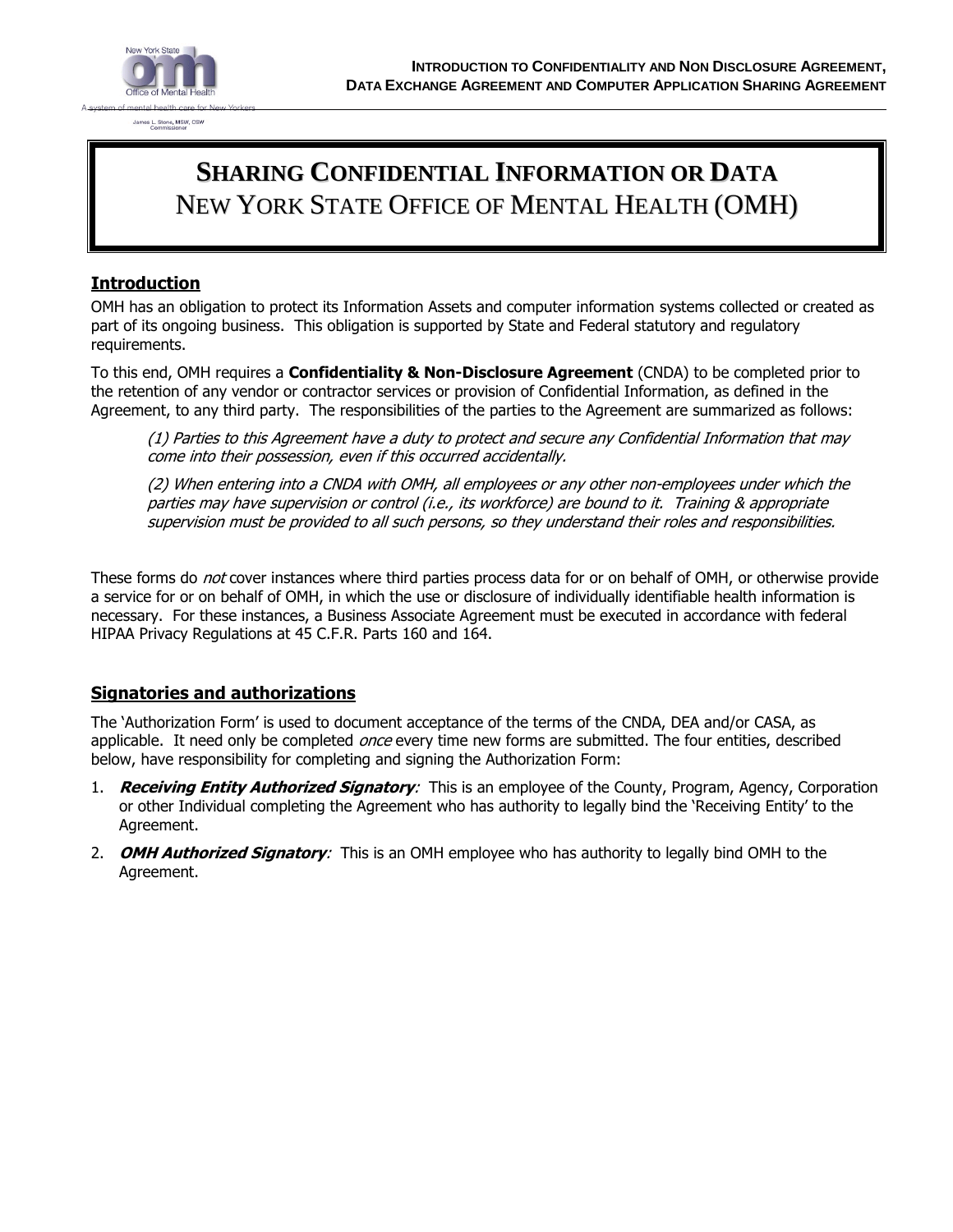

- 3. **Data Owner:** This is an OMH employee who oversees the use and content of the data. The "data owner" is often the unit of staff who oversees the content of the application which processes the data. This "owner" is responsible for determining who should have access to protected resources within their jurisdiction and what those access privileges should be. The "data owner" is also responsible for ensuring that the forms have been accurately completed.
- 4. **Information Security Officer (ISO)**: This is the OMH employee who has overall responsibility for the protection of OMH's Information Assets. The ISO is responsible for filing the Agreements and permitting any access to OMH systems as identified in the CASA. The ISO will send a copy of the DEA to OMH Production services to ensure that data is only released in accordance with the signed Agreement.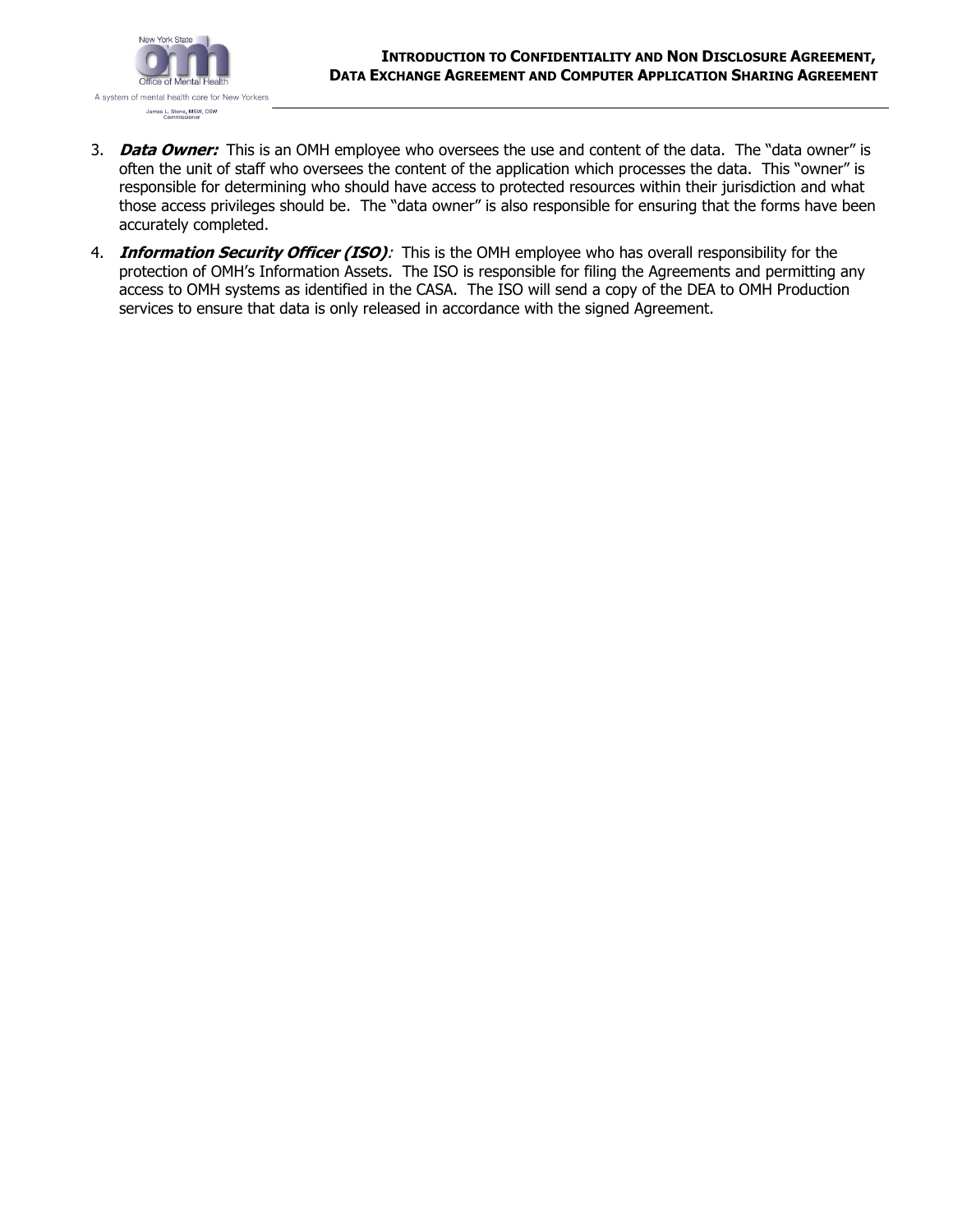

## **AUTHORIZATION FORM: CNDA**

#### **Completion Details**

The 'Receiving Entity Authorized Signatory' (RAS) is responsible for completing all sections with bolded/italicized labels. With the exception of the 'Authorization' section, the RAS can delegate completion authority. OMH is responsible for completing all other sections.

If you need help in completing this form, please call the OMH help desk (518) 474-5554.

#### **Parties to the Agreement**

**The parties to this CNDA are the New York State Office of Mental Health (OMH), a New York State agency with principal offices located at 44 Holland Avenue, Albany, New York 12229, and (Insert name of County, Program, Agency, Corporation or Individual) hereafter known as "Receiving Entity".**

#### **Applicant Information**

| <b>Requestor Name</b> | <b>Title</b> |                  |
|-----------------------|--------------|------------------|
| <b>Address</b>        |              |                  |
|                       |              | <b>Telephone</b> |

#### **Authorization**

| <b>Receiving Entity Authorized Signatory.</b>                                                                                                                          |                                      |                                                                                                                                                                                                                                                                                                                                                 |                                 |
|------------------------------------------------------------------------------------------------------------------------------------------------------------------------|--------------------------------------|-------------------------------------------------------------------------------------------------------------------------------------------------------------------------------------------------------------------------------------------------------------------------------------------------------------------------------------------------|---------------------------------|
| I have read the <i>attached documents</i> (please<br>check box(s) below). I agree to the terms and<br>have legal authority to commit the Receiving<br>Entity to them.  |                                      | <b>Name</b>                                                                                                                                                                                                                                                                                                                                     | Date                            |
|                                                                                                                                                                        |                                      | Signature                                                                                                                                                                                                                                                                                                                                       |                                 |
| Attached<br>documents                                                                                                                                                  | 0<br><b>Office of Mental Health)</b> | <b>Interagency Agreement for the Creation of an Integrated Employment Support</b><br><b>Computer System between the New York State Department of Labor and the New</b><br>York State Office of Mental Health (hereby incorporated as part of the Confidentiality<br>and Non Disclosure Agreement between any Third Party and the New York State |                                 |
| <b>NOTARY: The</b><br><b>Receiving Entity</b><br><b>Signature must be</b><br>notarized by a Notary<br><b>Public</b>                                                    |                                      | Sworn to before me this ________ day of ___________, 20____                                                                                                                                                                                                                                                                                     | <b>Notary Name/Notary Stamp</b> |
| OMH Data Owner: I have reviewed these<br>documents & am satisfied that they are complete<br>and that only 'minimum necessary' access is being<br>allowed (CASA & DEA). |                                      | Name                                                                                                                                                                                                                                                                                                                                            | Date                            |
|                                                                                                                                                                        |                                      | Signature                                                                                                                                                                                                                                                                                                                                       |                                 |
| OMH Authorized Signatory: I agree to the<br>terms and have legal authority to commit OMH to<br>them.                                                                   |                                      | Name                                                                                                                                                                                                                                                                                                                                            | Date                            |
|                                                                                                                                                                        |                                      | Signature                                                                                                                                                                                                                                                                                                                                       |                                 |
| OMH Information Security Officer: I will file<br>these documents and only permit access as defined<br>lin the CASA.                                                    |                                      | Name                                                                                                                                                                                                                                                                                                                                            | Date                            |
|                                                                                                                                                                        |                                      | Signature                                                                                                                                                                                                                                                                                                                                       |                                 |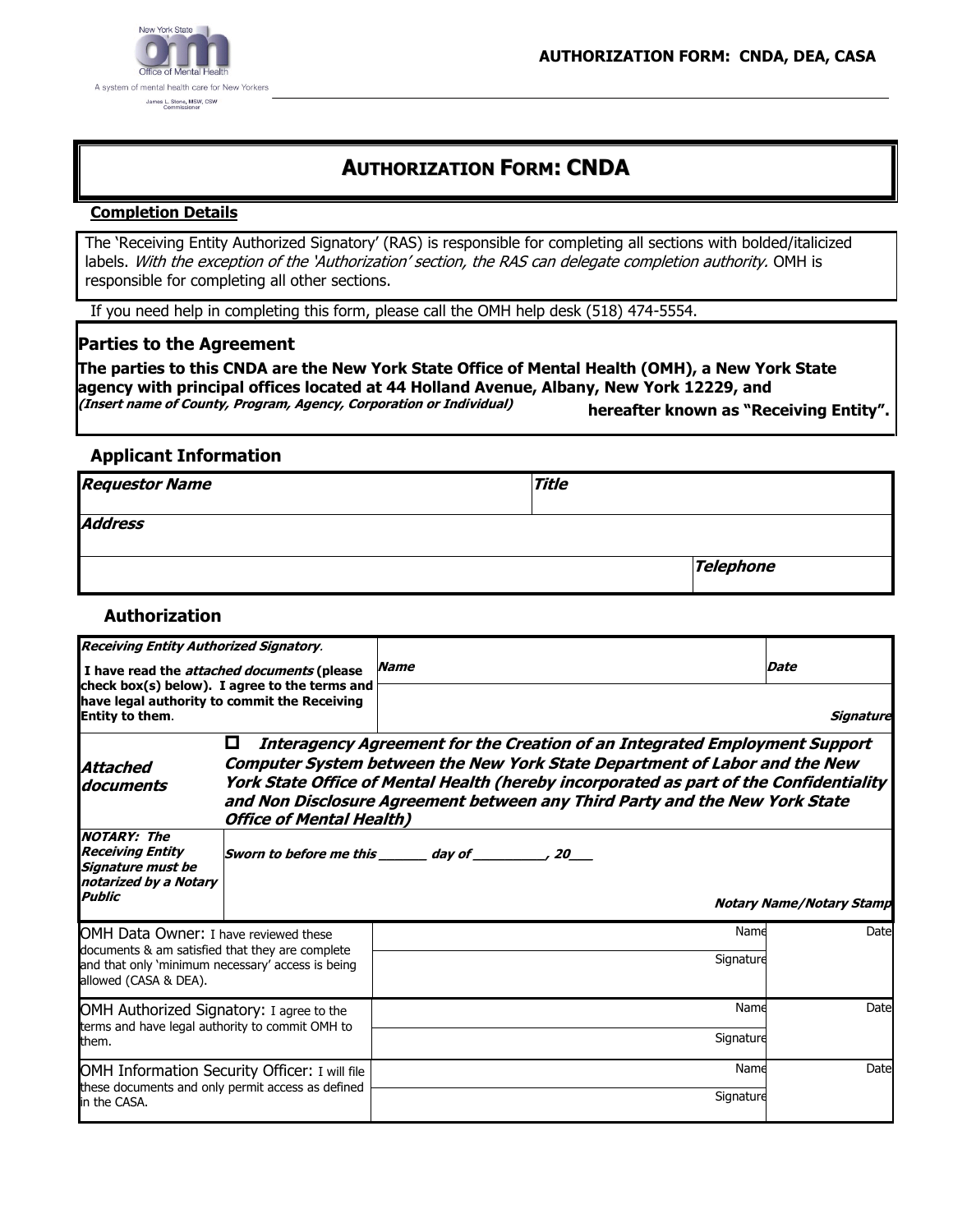

OMH Ref

# **CONFIDENTIALITY & NON-DISCLOSURE AGREEMENT** NEW YORK STATE OFFICE OF MENTAL HEALTH (OMH)

#### **I. PURPOSE OF THE AGREEMENT**

The New York State Office of Mental Health (OMH) desires to disclose, and Receiving Entity desires to receive, access to computer information services, and/or certain confidential information or data necessary to fulfill the obligations of their current business relationship. In addition to statutory requirements to which it is bound, it is standing policy of the OMH to safeguard and take specific steps necessary to ensure the confidentiality and integrity of certain information, including but not limited to that information which is protected under state or federal law (e.g., individually identifiable patient information) and/or accreditation requirements.

#### **II. DEFINITION OF TERMS**

The terms identified below, as used throughout this Agreement, shall refer to the following:

(1) **"Information Assets"**: includes, without limitation, data, know-how, formulae, techniques, compositions, methods, processes, concepts, ideas, inventions, equipment, trade secrets, research, discoveries, designs, sketches, photographs, graphs, drawings, product specifications, customer lists, survey instruments, assessment tools, market studies, financial data, business plans, databases, systems, architectures, notes, analyses, compilations, summaries, personal information related to personnel, users, customers or suppliers, and any other data prepared by or on behalf of OMH. OMH categorizes its Information Assets by utilizing the following status classifications:

(A) **"PHI (Protected Health Information)"**: An OMH Information Assets classification status that includes any records that relate to past, present, or future physical or mental health or condition of an individual, the provision of health care to an individual, or the past, present, or future payment for the provision of health care that can be directly or indirectly attributed to an individual.

(B) **"Restricted":** An OMH Information Assets classification status that includes the most sensitive information and which is made available on a very limited basis.

(C) **"Internal":** An OMH Information Assets classification status that includes information intended only for use by the OMH workforce and other authorized personnel when conducting agency business.

(D) **"Public":** An OMH Information Assets classification status that includes information that has been appropriately made available for public distribution through public channels.

(2) "**OMH System(s)":** includes, but is not limited to, software, desktop computers, laptops, computer networks, access to e-mail systems, any type of OMH supplied or reimbursed accounts (e.g., access to the Internet or remote systems), facsimile, telephone, and voice mail, whether OMH owned, leased or sponsored.

(3) "**Workforce":** means employees, volunteers, trainees and other persons whose conduct, in the performance of work for a party to this Agreement, is under the direct control of such party, whether or not they are paid by such party.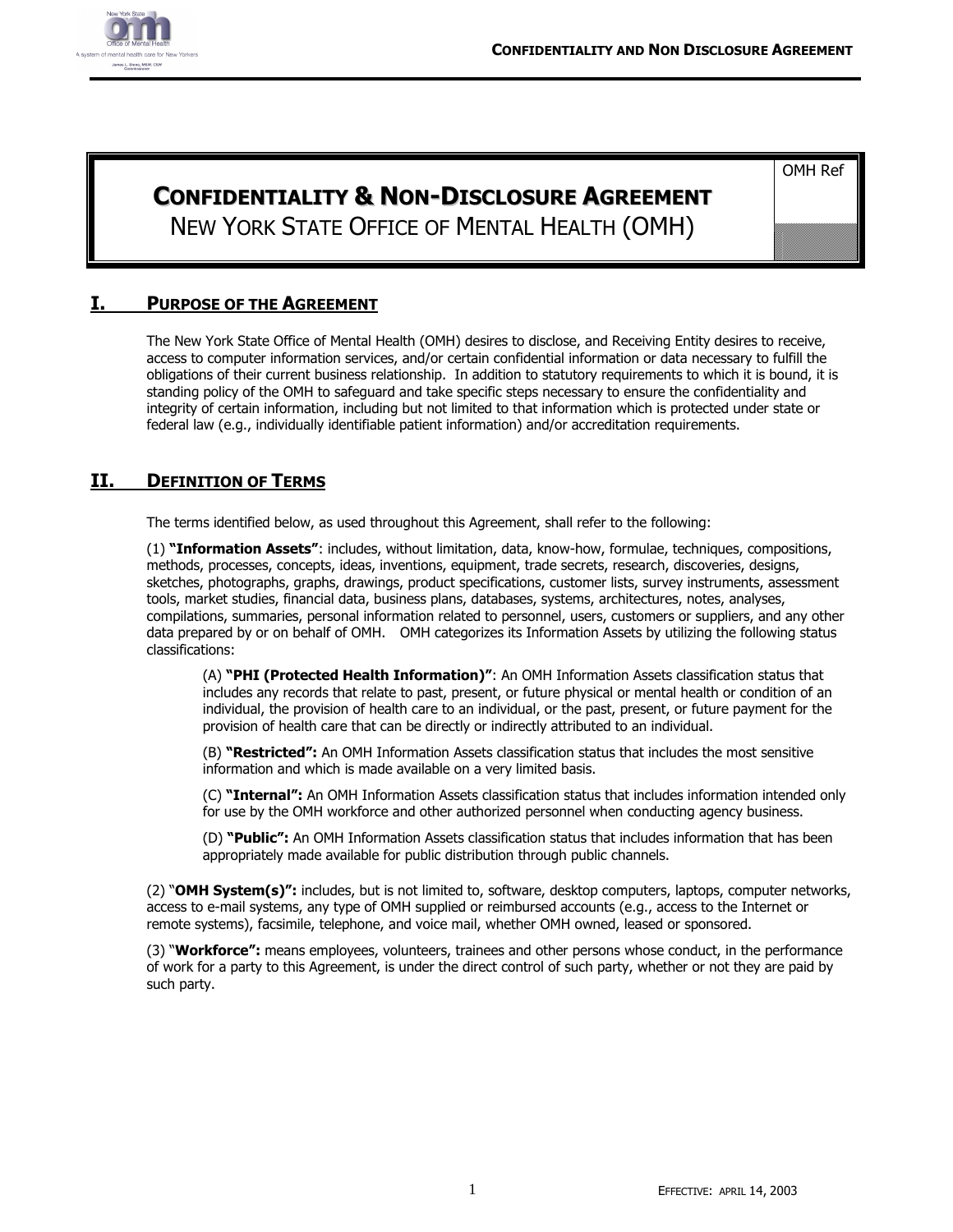#### **III. SUBJECT OF AGREEMENT**

**III.1.** This Agreement applies to the disclosure and receipt of "Confidential Information" provided and/or exchanged for the purpose(s) identified as the "Purpose and Nature of Work" in the accompanying Computer Application Sharing Agreement (CASA) and/or Data Exchange Agreement (DEA), as applicable, which terms shall be incorporated into this Agreement.

**III.2.** For purposes of this Agreement, the term "Confidential Information" shall include:(1) Information Assets that have a classification status, as identified by OMH, as "PHI", "Restricted", or "Internal" (as described in Section II of this Agreement) and

(2) all OMH Systems.

Subject to the exceptions set forth in paragraph III.3 below, Confidential Information also includes, without limitation, information of a similar nature received by OMH from third parties which OMH is obligated to treat as confidential, and information in combination with publicly known information where the nature of the combination is not publicly known.

**III. 3.** For purposes of this Agreement, Confidential Information shall not include Information Assets that have a classification status of "Public," or information to the extent to which Receiving Entity can establish by legally sufficient evidence that such information:

(1) was rightfully and lawfully in Receiving Entity's possession before receipt from OMH, provided, however, that this exception shall not apply to information regarding patients of facilities directly operated by OMH; or

(2) is rightfully received by Receiving Entity from a third party on a non-confidential basis, provided such party had a right to possess and distribute such information; or

(3) is or was independently developed by or for Receiving Entity; or

(4) that becomes generally available to the public without improper disclosure.

**III.4.** This Agreement addresses all Confidential Information, regardless of the form or format, in which it is created or used in support of OMH business, including without limitation, spoken communication, written documentation, computer databases or transmissions, tapes, diskettes, computer generated reports, e-mail messages, voice mail messages, facsimiles, meeting minutes and working papers.

#### **IV. RESTRICTIONS ON USE AND NON-DISCLOSURE OF CONFIDENTIAL INFORMATION**

**IV.1.** Except as expressly permitted in writing by an authorized representative of OMH or unless required by law, regulation, or legal process or by the rules of any securities exchange, Receiving Entity agrees that it shall not:

(1) use the Confidential Information for any purpose other than the one for which OMH shared such information, as identified by Receiving Entity in the DEA and/or the CASA; and

(2) directly or indirectly copy, transfer, or otherwise disclose or reveal Confidential Information to any person or entity other than its workforce, directors, officers, agents or consultants who:

(A) has a demonstrable "need to know" such information in connection with the OMH and Receiving Entity's business relationship and/or discussions; and

(B) has been advised in writing and have signed acknowledgment, via the DEA and/or CASA, as applicable, and any properly executed riders thereto, of the information's classification status; and

(C) is subject to legally binding obligations of confidentiality as set forth in this Agreement, provided however, that Receiving Entity shall at all times be fully responsible to OMH for the compliance by such persons with this Agreement; and/or

(3) announce or disclose to any third party its participation in the business relationship between OMH and Receiving Entity to the extent the Confidential Information concerns any unannounced products, technology, services, or business transactions.

**IV.2.** (1) To the extent that Information Assets obtained by Receiving Entity contain data with an OMH classification status of "PHI," by signing this Agreement, Receiving Entity hereby represents that it understands New York State and Federal laws and regulations on confidentiality of medical records and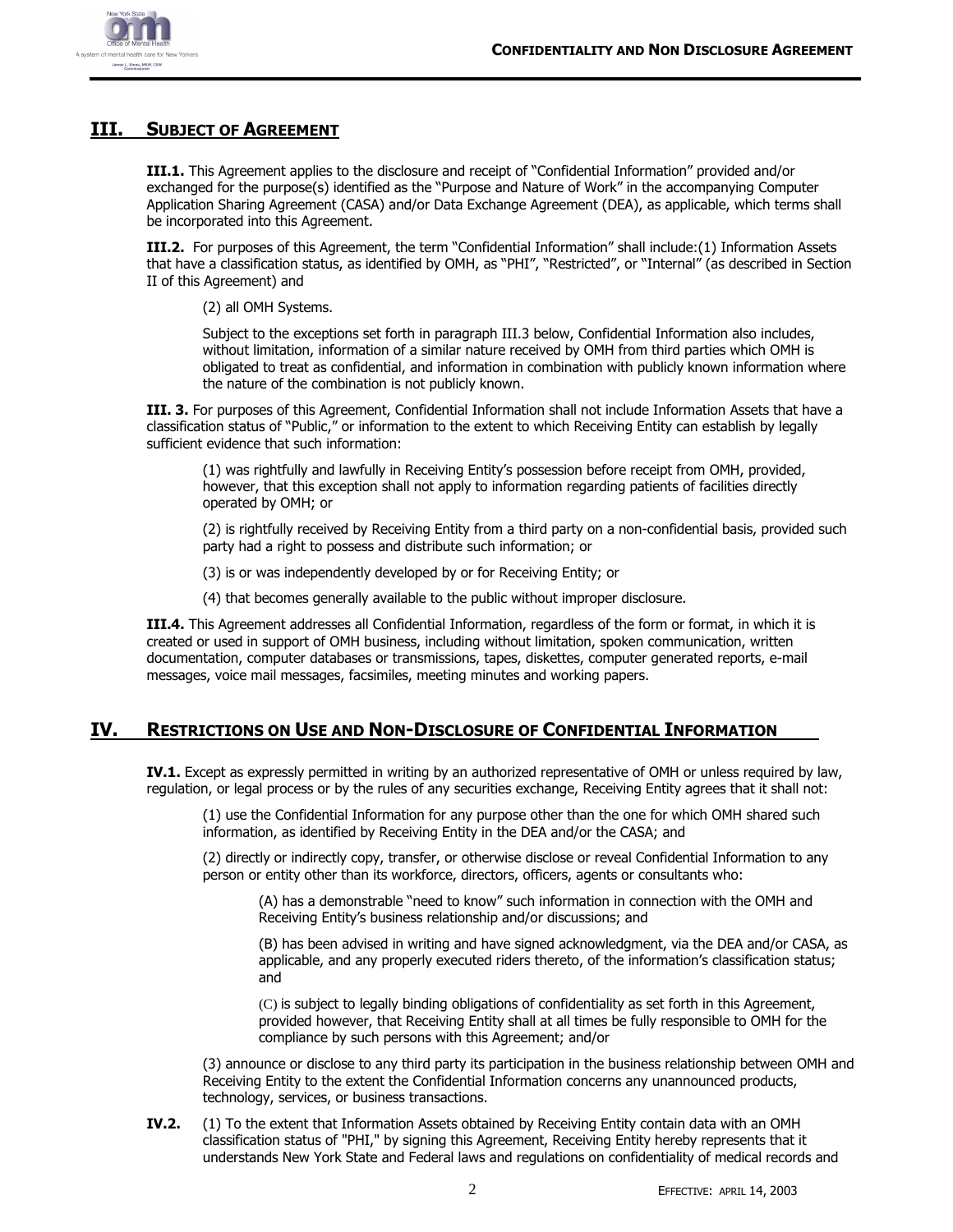

other individually identifiable health information and shall ensure that its workforce who may come in contact with such data is properly trained in the handling of medical records and other individually identifiable health information under New York State and Federal laws and regulations.

(2) To the extent that Information Assets obtained by Receiving Entity contain data with an OMH classification status of "PHI," and such Information Assets constitute a "limited data set" as defined in 45 C.F.R. Section 164.514(e), by signing this Agreement, Receiving Entity hereby represents that it shall not attempt to identify or contact the individual to whom the limited data set applies.

#### **V. STANDARD OF CARE**

**V.1.** Receiving Entity shall use at least the same degree (but no less than a reasonable degree) of care and protection to prevent the unauthorized use, dissemination, tampering, or copying of any Confidential Information as Receiving Entity uses to protect its own Confidential Information. OMH has Policy and Standards to support the use and disclosure of each of the information classifications. If in doubt regarding the standard of care to be applied, the Receiving Entity can apply these to form the basis of their use and disclosure of OMH information assets.

**V.2.** Receiving Entity agrees to routine, unannounced inspections by the OMH, through its Information Security Office, to ensure the level of protection is maintained. To the extent practical and possible, such unannounced inspections shall occur during the normal business hours of Receiving Entity.

**V.3.** In the event of unauthorized access to Confidential Information, the Receiving Entity shall provide any and all assistance required by OMH to prevent further unauthorized access and to cooperate with OMH to secure the Confidential Information and protect OMH's proprietary rights.

### **VI. REPORTING OF UNAUTHORIZED DISCLOSURES AND OTHER INFORMATION SECURITY BREACHES**

Any accidental or deliberate unauthorized disclosure of Confidential Information, information security breach, or suspicion of same, shall be immediately reported by Receiving Entity to the OMH Information Security Officer. The Receiving Entity shall maintain a written record of all such incidents.

#### **VII. RECORD MAINTENANCE AND RETENTION**

**VII.1.** Receiving Entity agrees to keep sufficiently descriptive and accurate records of data disclosures made under this Agreement, which shall identify the parties and the date of the DEA and/or CASA, as applicable, under which the data is disclosed.

**VII.2.** For each distinct purpose for which Receiving Entity wishes to obtain Confidential Information and/or access OMH Systems, a separate and distinct DEA and/or CASA, as applicable, shall be executed, which shall be made a part of and incorporated within this Agreement. If Receiving Entity wishes to obtain additional data or access to additional OMH Systems for the identical purpose as previously identified as the Purpose and Nature of Work in the original DEA and/or CASA, the original DEA and/or CASA may be amended upon mutual agreement of both parties to this Agreement. Once fully executed, the original copy of this Agreement and a copy of each DEA and/or CASA, or amended DEA and/or CASA, as applicable, shall be furnished to the OMH Information Security Officer for retention.

#### **VIII. OWNERSHIP, INTELLECTUAL PROPERTY AND COPYRIGHT**

**VIII.1**. It is a presumption that OMH retains full copyright and intellectual property rights over all its Information Assets and OMH Systems, wherever they may be stored.

**VIII.2.** OMH has legal ownership of the contents of all files stored on its OMH Systems as well as all messages transmitted via these systems. OMH reserves the right to access this information without prior notice whenever there is a genuine business need. Any use of OMH Systems requires OMH management approval and is subject to periodic and random monitoring by OMH. In the event of a suspected security breach, or inappropriate use of OMH resources, OMH retains the right to revoke access.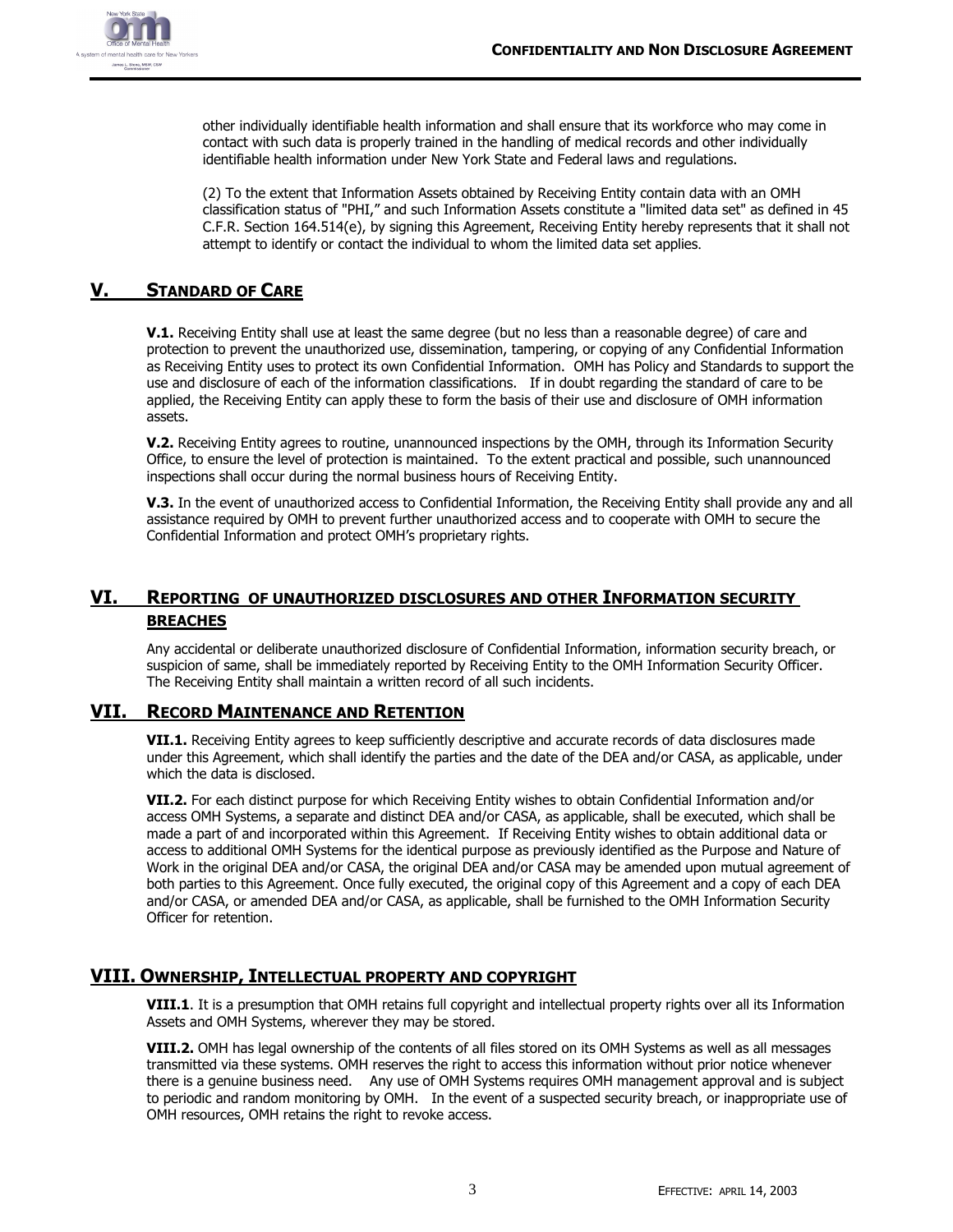

**VIII.3.** Nothing contained herein shall limit the right of OMH or Receiving Entity to:

(1) independently develop, procure, use and/or market similar or competitive products or services; or

(2) use ideas, concepts or techniques which were previously used, developed, or known by it, provided that such activity does not violate any other legal rights of the other party to this Agreement.

**VIII.4.** Receiving Entity agrees not to assert any claim of title or ownership to the Confidential Information or any portion thereof. If Confidential Information consists of computer software disclosed in object code form, Receiving Entity shall not, and shall not permit any other party to, reverse engineer, reverse compile, or disassemble such object code, or take any other steps to derive a source code equivalent thereof. No Confidential Information obtained from OMH shall be merged with other files created by, in the possession of, or obtained by Receiving Entity unless Receiving Entity has provided OMH with a detailed written request and has received approval from OMH to do so. No findings, reports or research documents may be published using Confidential Information without the prior written approval of OMH.

#### **IX. DISCLOSURES REQUIRED BY LAW**

In the event Receiving Entity becomes legally compelled to disclose any Confidential Information, Receiving Entity shall immediately notify OMH and shall further provide prompt written notice of same in such a manner as to enable OMH to timely seek an appropriate legal remedy. If such remedy is not obtained, or if OMH waives in writing compliance with the provisions of this paragraph, Receiving Entity agrees to furnish only that portion of the information which Receiving Entity is advised by its Counsel, after consultation with OMH Counsel, is legally required and to exercise its best efforts to ensure continued confidential treatment of such information.

#### **X. CONFIDENTIALITY PERIOD**

**X.1.** Receiving Entity's obligations under this Agreement as to any Confidential Information will expire on the earlier of:

(1) the sixth anniversary of the date of disclosure of such information; or

(2) the entry by OMH and Receiving Entity into a separate, subsequent agreement that contains confidentiality and non-disclosure provisions which supersede this Agreement as to that Confidential Information.

**X.2.** The period of confidentiality for data or other material that contains information that directly identifies a consumer of mental health services that are/were provided in the State of New York will remain in perpetuity or until such time as the data is either returned to OMH or destroyed with the prior written approval of OMH and subsequent verification thereof by Receiving Entity.

#### **XI. LIMITATIONS AND WARRANTIES**

OMH represents that it has the right to make the disclosures under this Agreement. Otherwise, OMH makes no representations or warranties, express or implied, as to the quality, accuracy and completeness of the information disclosed hereunder. OMH will not be responsible for any loss resulting from any of these Agreements.

#### **XII. DISPOSAL OF CONFIDENTIAL INFORMATION**

**XII.1.** Receiving Entity agrees to destroy or return to OMH all copies of Confidential Information promptly upon the earlier of:

(1) OMH's request at any time; or

(2) expiration of the confidentiality period, unless both OMH and Receiving Entity expressly agree otherwise in writing.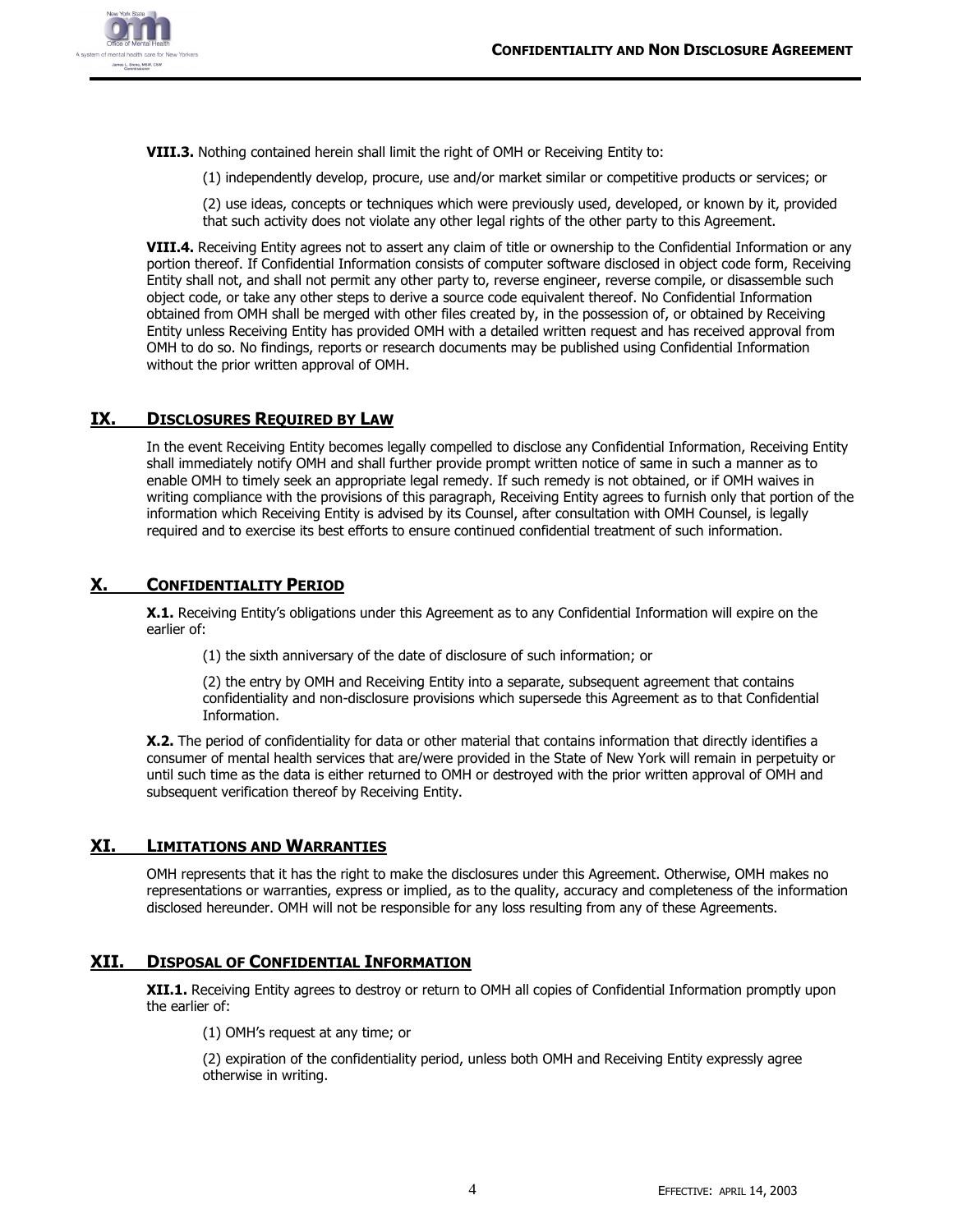

**XII.2.** This disposal of Confidential Information includes the return of all access control hardware, software, authentication devices (including but not limited to tokens, access cards, and biometric devices) to the OMH Information Security Officer immediately upon notification of termination of this Agreement by either OMH or Receiving Entity. Actual destruction of Confidential Information itself may be completed by the Receiving Entity with prior written approval of OMH and written certification of completion by Receiving Entity.

#### **XIII. REMEDIES**

Receiving Entity acknowledges and agrees that a breach of this Agreement may cause continuing and irreparable injury to OMH as a direct result of any such violation, for which the remedies at law may be inadequate, and that OMH shall therefore be entitled, in the event of any actual or threatened violation of this Agreement by Receiving Entity, and in addition to any other remedies available to it, to seek a temporary restraining order and injunctive relief against the Receiving Entity or any other party to this Agreement to prevent any violations thereof, and to any other appropriate equitable relief.

#### **XIV. INDEMNIFICATION**

Receiving Entity agrees to indemnify and hold harmless the People of the State of New York, its officers and employees, OMH and its officers and employees, against all claims, suits, actions, liabilities, losses, costs, damages or expenses and costs of every description including reasonable attorney's fees and other expenses of litigation arising out of this Agreement, provided, however, that if Receiving Entity is a local government, as defined in Section 41.03 of the New York State Mental Hygiene Law, it shall so indemnify and hold harmless the People of the State of New York, its officers and employees, OMH and its officers and employees as and to the extent permitted by law. OMH agrees to indemnify and hold harmless Receiving Entity only for those actions proximately caused by OMH's own negligence to the extent permitted by law.

#### **XV. MODIFICATIONS TO THIS AGREEMENT**

All modifications to this Agreement must be submitted in writing to and approved by OMH. Receiving Entity agrees that this Agreement may be amended from time to time by OMH if and to the extent required by the provisions of 42 U.S.C. §1171 et seq. enacted by the Health Insurance Portability and Accountability Act of 1996 and regulations promulgated thereunder, in order to assure that this Agreement is consistent therewith.

#### **XVI. SEVERABILITY**

Any provision of this Agreement that a court of competent jurisdiction determines to be unenforceable will be ineffective to the extent of such determination without invalidating the remaining provisions of this Agreement or affecting the validity or enforceability of this Agreement.

#### **XVII. CONTINUING VALIDITY OF TERMS**

No failure or delay by OMH in exercising any right, power or privilege hereunder shall operate as a waiver thereof, nor shall any single or partial exercise thereof preclude any other or further exercise thereof or the exercise of any right, power, or privilege hereunder.

#### **XVIII. GOVERNING LAW**

**XVIII.1.** This Agreement shall be governed by the laws of the state of New York, including but not limited to New York State Mental Hygiene Law Sections 33.13 and 33.16, without regard to conflicts of laws principles. For the purposes of this Agreement, and with respect to such information that may be made available to or obtained by Receiving Entity under this Agreement and corresponding DEA(s) or CASA(s), Receiving Entity hereby agrees to be bound by the provisions of 42 U.S.C. §1171 *et seq*. enacted by the Health Insurance Portability and Accountability Act of 1996 and regulations promulgated thereunder which require appropriate safeguards be employed to protect the confidentiality of individually identifiable health information. In amplification and not in